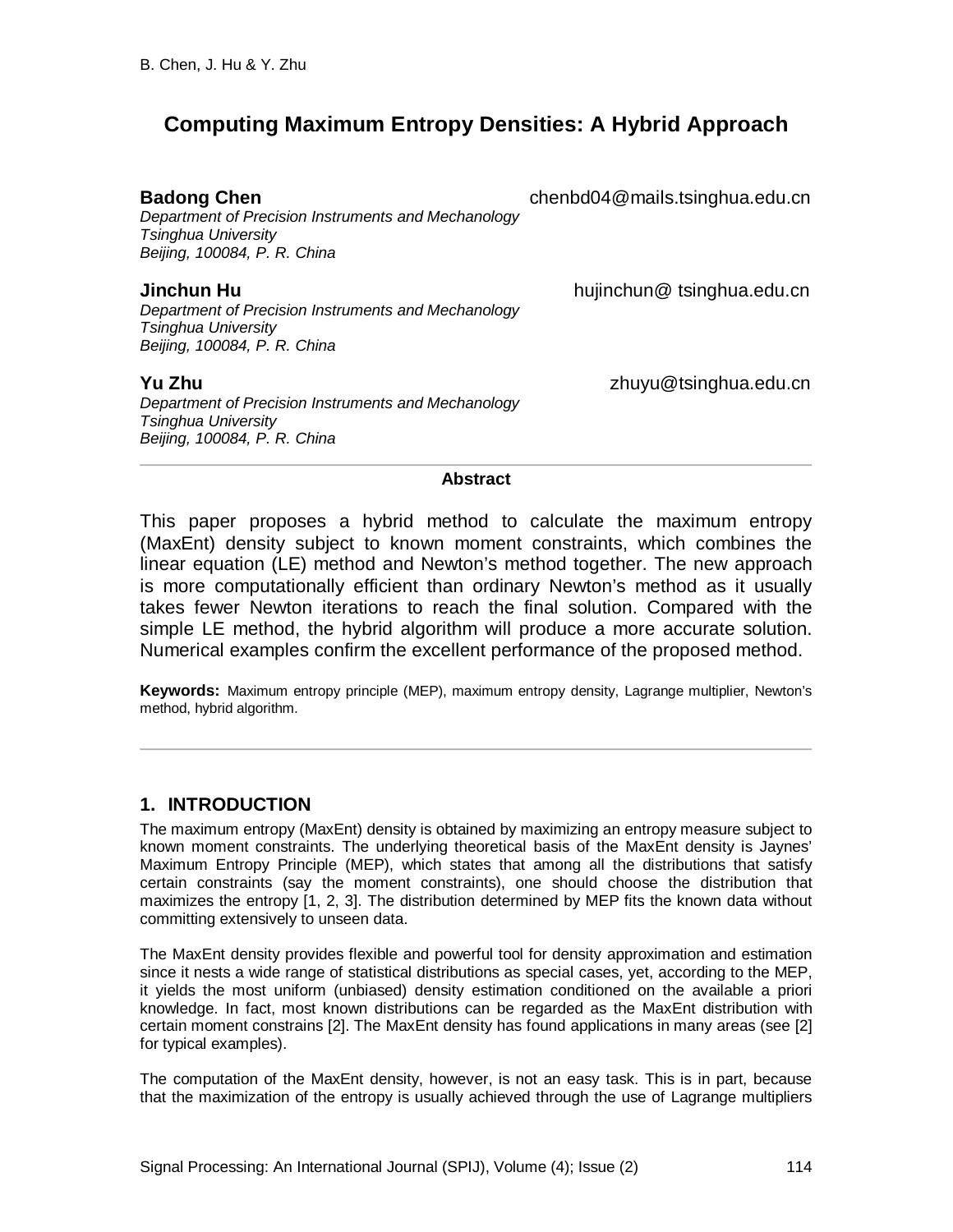whose numerical solution requires involved nonlinear optimization. Most existing approaches adopt the iterative Newton's method [4-7]. The Newton's method is too computationally demanding and is sensitive to the choice of the initial values. To reduce the computational complexity, Erdogmus et al. [8] have proposed a simple method to compute the Lagrange multipliers by solving a set of linear equations (LE). The main drawback of Erdogmus' LE method is its poor accuracy. In [9], an efficient numerical approximation of the MaxEnt density has been proposed by Balestrino et al. This method, however, does not compute the exact maximum entropy density (i.e. generalized exponential family).

In this work, we propose a hybrid approach to compute the MaxEnt density, which combines together LE and Newton's methods. The new approach is more computationally efficient than standard Newton's method while produces more accurate solution than LE method. The organization of the paper is as follows. In section II, the MaxEnt densities and some theoretical background are briefly described. In section III some existing algorithms for computing the MaxEnt density are reviewed, and a hybrid method is proposed. In section IV, numerical examples are presented to demonstrate the efficiency of the new approach. Finally, section V gives the conclusion.

### **2. MAXIMUM ENTROPY DENSITIES**

This section gives some theoretical background about the maximum entropy (MaxEnt) densities. The entropy definition in this work is the Shannon's information entropy, which is given by [1]

$$
H_{S}(p) = -\int_{\square} p(x) \log p(x) dx \tag{1}
$$

where  $p(x)$  is the probability density function (PDF) of a random variable X . Shannon's entropy

measures the uncertainty (or dispersion) contained in  $p(x)$ .

In general, the MaxEnt density is obtained by maximizing the entropy (1) subject to certain moment constraints. Specifically, we have to solve the constrained non-linear optimization problem:

$$
\begin{cases}\n\max_{p} H_{s}(p) = -\int_{\mathbb{D}} p(x) \log p(x) dx \\
\text{s.t. } \begin{cases}\n\int_{\mathbb{D}} p(x) dx = 1 \\
\int_{\mathbb{D}} g_{k}(x) p(x) dx = \mu_{k}, & k = 1, 2, \dots, K\n\end{cases}\n\end{cases}
$$
\n(2)

where  $\int_{\Box} p(x)dx = 1$  is the normalization constraint,  $\int_{\Box} g_k(x)p(x)dx = \mu_k$  (  $k = 1, 2, \cdots, K$  ) are the  $\,$  moment constraints, with known functions  $\overline{g}_k(x)$  and known real constants  $\mu_k^{}$  . Usually the moment constraints take the form (  $g_k^{}(x)$   $=$   $x^k$  )

$$
\int_{\mathbb{Q}} x^k p(x) dx = \mu_k, \quad k = 1, 2, \cdots, K
$$
 (3)

which are the so called arithmetic moment (or power moment) constraints.

By Lagrange's method and the calculus of variation, we can easily derive the analytical solution of the optimization (2), which is expressed as [2]

$$
p_{MaxEnt}\left(x\right) = \exp\biggl(-\lambda_0 - \sum_{k=1}^{K} \lambda_k g_k\left(x\right)\biggr) \tag{4}
$$

where  $\lambda_{_{0}}$  ,  $\lambda_{_{1}}$  , …,  $\lambda_{_{K}}$  are the Lagrange multipliers that satisfy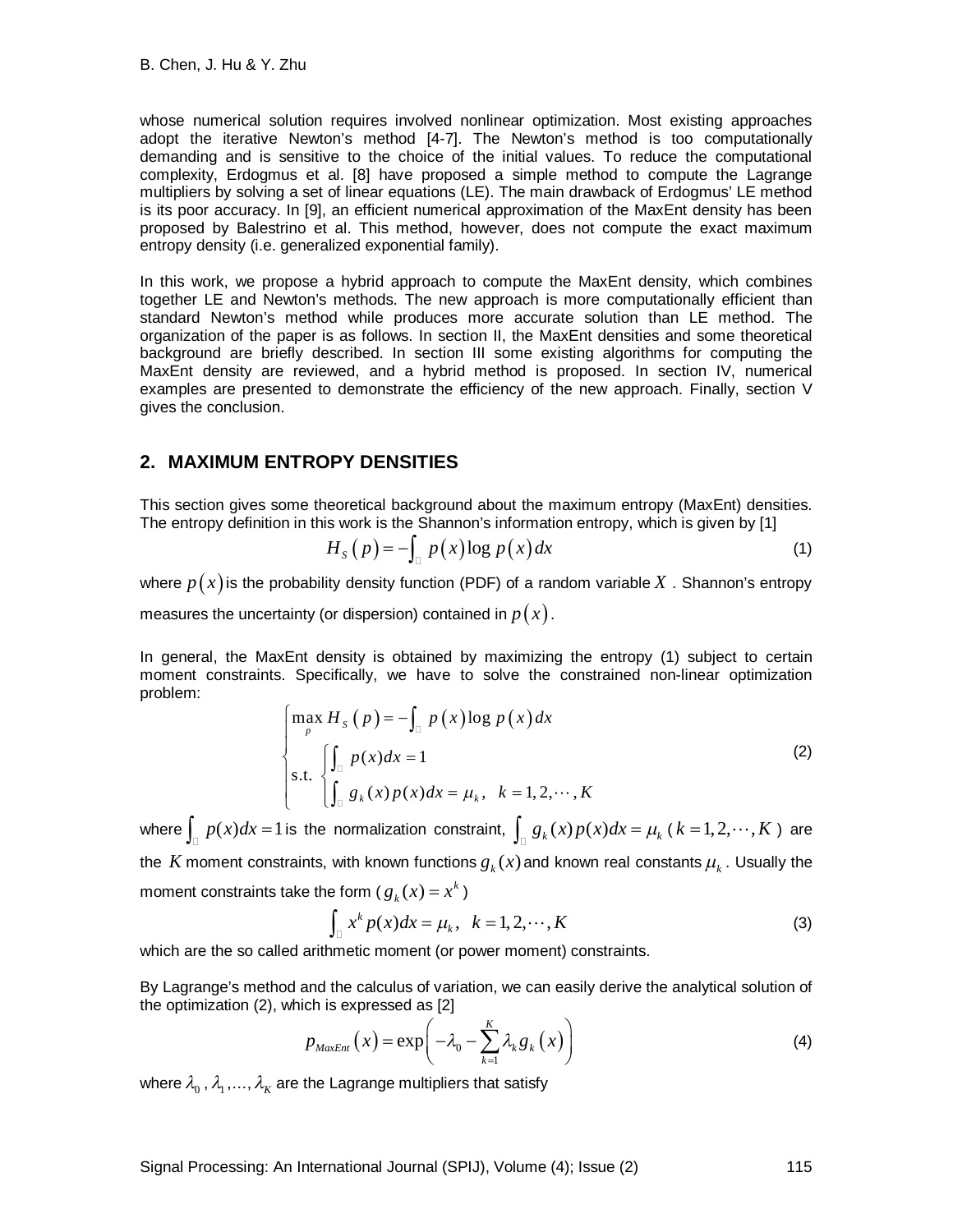$$
\int_{\mathbb{D}} \exp\left(-\sum_{k=1}^{K} \lambda_{k} g_{k}(x)\right) dx = \exp\left(\lambda_{0}\right)
$$
\n
$$
\int_{\mathbb{D}} g_{i}(x) \exp\left(-\sum_{k=1}^{K} \lambda_{k} g_{k}(x)\right) dx
$$
\n
$$
\exp\left(\lambda_{0}\right)
$$
\n(5)

The existence and uniqueness of the MaxEnt density is not guaranteed when arbitrary combinations of moments are used as the side conditions. For the Hausdorff moment problem in which the PDF is defined over $\lfloor0,1\rfloor$ , and the moment constraints are restricted to the arithmetic moments, a necessary and sufficient condition for the existence and uniqueness of the MaxEnt density is as follows [10]

$$
\sum_{k=0}^{m} (-1)^{k} {m \choose k} \mu_{k} > 0, \ m = 0, 1, 2, \cdots
$$
 (6)

The above condition is not restrictive as it is satisfied by almost all the PDF defined over  $[0,1]$ . In [6], it is shown that the arithmetic sample moments for any finite sample always satisfy this condition.

Another important problem involved in MaxEnt density is the convergence problem. Let  $p_0(x)$  be a nonnegative function integrable in $\llbracket 0,1 \rrbracket$  whose arithmetic moments are  $\mu_{\!0}, \mu_{\!1}, \cdots$  , and let  $p_{\scriptscriptstyle K}(x)$  ,  $K = 1, 2, \dots$  be the MaxEnt density sequence associated with the same moments, then [10]

$$
\lim_{K \to \infty} \int_0^1 F(x) p_K(x) dx = \int_0^1 F(x) p_0(x) dx
$$
 (7)

where  $F(x)$  is some continuous function in [0,1]. This convergence result suggests that for any finite sample, the MaxEnt density can be used to approximate the underlying distribution arbitrarily well provided that the sample size is large enough to allow precise estimates of the moments.

#### **3. A HYBRID ALGORITHM TO COMPUTING THE MAXIMUM ENTROPY DENSITIES**

To compute a MaxEnt density  $p_{_{MaxEnt}}$  , we have to determine the Lagrange multipliers  $\lambda_{_0}$  ,  $\lambda_{_1}$  ,…,  $\lambda_{\scriptscriptstyle{K}}$  by solving the non-linear system of  $K+1$  equations (5). One may use the familiar Newton's method which solves the Lagrange multipliers by iteratively updating [4-6]

$$
\lambda_{t+1} = \lambda_t - \mathbf{H}^{-1} \partial \Gamma / \partial \lambda \tag{8}
$$

where  $\bm{\lambda} = \bigr[\lambda_{\!\scriptscriptstyle 1},\cdots,\lambda_{\!\scriptscriptstyle K}\bigr]^T$  denotes the Lagrange multipliers vector,  $\Gamma = \lambda_{\scriptscriptstyle 0}$ 1 *K k k k*  $\lambda_{0} + \sum_{k} \lambda_{k} \mu_{k}$  $\Gamma = \lambda_0 + \left(\sum_{k=1}^K \lambda_k \mu_k\right)$  is the dual

objective function,  $\partial \Gamma / \partial \lambda$  and *H* are the gradient and Hessian that take the form  $(i, j = 1, 2, \cdots, K)$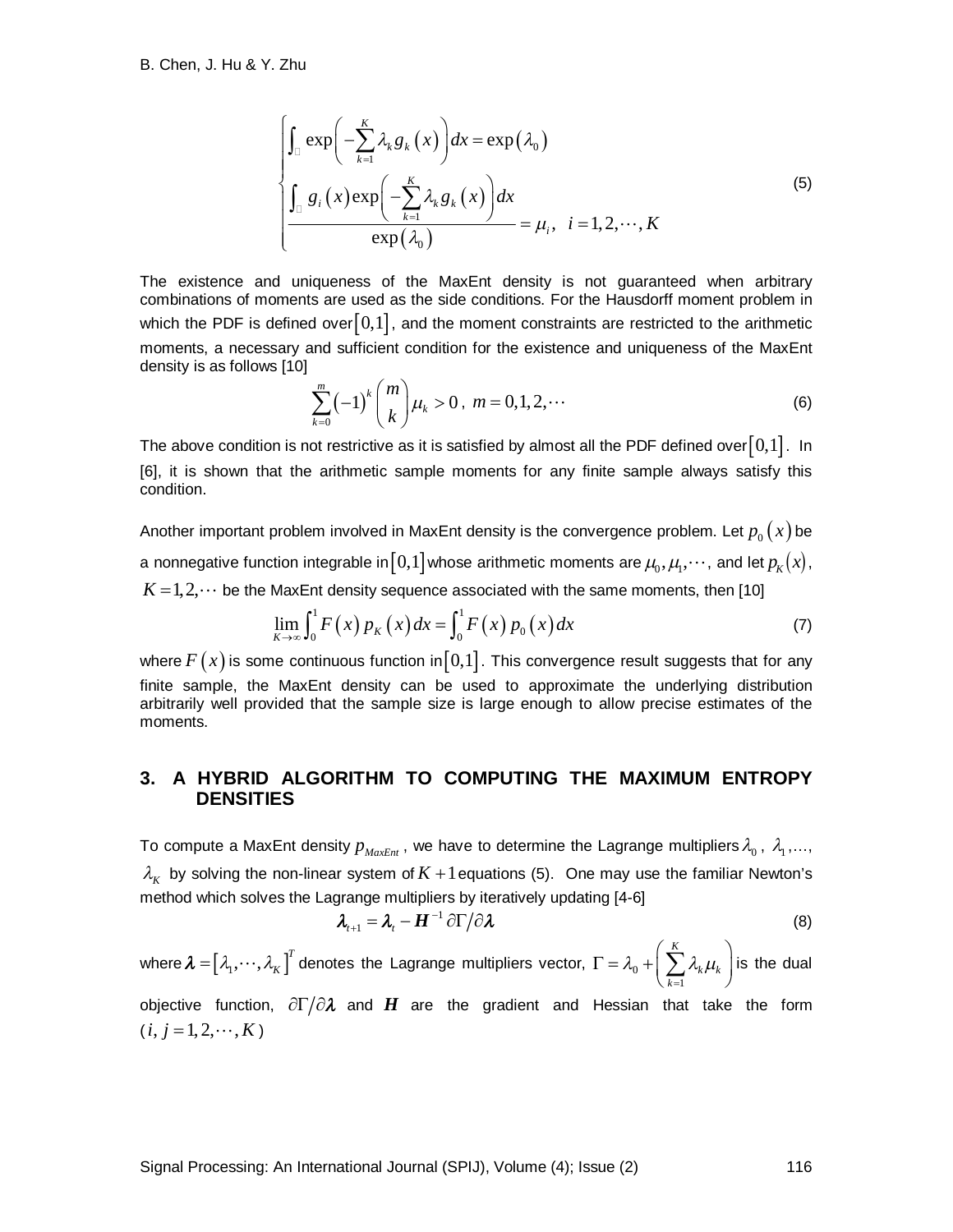$$
\begin{cases}\n\frac{\partial \Gamma}{\partial \lambda_i} = \mu_i - \mu_{g_i}(\boldsymbol{\lambda}) \\
H_{ij} = \frac{\partial^2 \Gamma}{\partial \lambda_i \partial \lambda_j} = \mu_{g_i g_j}(\boldsymbol{\lambda}) - \mu_{g_i}(\boldsymbol{\lambda}) \mu_{g_j}(\boldsymbol{\lambda})\n\end{cases}
$$
\n(9)

where

 $\overline{a}$ 

$$
\mu_{g_i}(\lambda) = \frac{\int_{\square} g_i(x) \exp\left(-\sum_{k=1}^K \lambda_k g_k(x)\right) dx}{\int_{\square} \exp\left(-\sum_{k=1}^K \lambda_k g_k(x)\right) dx}
$$
\n
$$
\mu_{g_i g_j}(\lambda) = \frac{\int_{\square} g_i(x) g_j(x) \exp\left(-\sum_{k=1}^K \lambda_k g_k(x)\right) dx}{\int_{\square} \exp\left(-\sum_{k=1}^K \lambda_k g_k(x)\right) dx}
$$
\n(10)

The Newton's method described above is straightforward but has at least two disadvantages: (1) it is computationally expensive due to a lot of numerical integrals involved, (2) it is sensitive to the choice of the initial values (  $\lambda_{\text{o}}$  ) and only works for a limited set of moment constraints<sup>1</sup>. Wu proposed in [6] a sequential updating method (sequential Newton's method) to calculate the MaxEnt density, which increases the chance of converging to the optimum solution but is still computationally costly.

In order to reduce the computational burden for computing the MaxEnt density, Erdogmus et al. [8] proposed an approximate approach to calculate the Lagrange multipliers by solving a linear system of equations. Specifically, let  $\partial \Gamma/\partial \lambda_{_{\!i}}=0$  , we have

$$
\mu_{i} = \int_{\mathbb{D}} g_{i}(x) \exp\left(-\lambda_{0} - \sum_{k=1}^{K} \lambda_{k} g_{k}(x)\right) dx \tag{11}
$$

Applying the integrating by parts method and assuming the function  $G_{_k}\big(x\big) \Box \int g_{_k}\big(x\big) dx$ satisfies  $G_k(x)p(x)\big|_{-\infty}^{\infty}=0$  $\int_{-\infty}^{\infty}$  =  $0$  , it follows that

$$
\mu_{i} = \sum_{j=1}^{K} \lambda_{j} \mathbf{E}_{p} \left[ G_{i} \left( x \right) g'_{j} \left( x \right) \right] = \sum_{j=1}^{K} \lambda_{j} \beta_{ij} \tag{12}
$$

where  $\beta_{ij} = \mathbf{E}_p \big[ G_i(x) g'_j(x) \big]$  ,  $\mathbf{E}_p$  denotes the expectation operator over  $p(x)$  . Thus the Lagrange multipliers  $\lambda$  can be expressed as the solution of a linear system of equations, that is

$$
\boldsymbol{\lambda} = \boldsymbol{\beta}^{-1} \boldsymbol{\mu}
$$
\nwhere  $\boldsymbol{\mu} = [\mu_1, \dots, \mu_K]^T$ ,  $\boldsymbol{\beta} = [\beta_{ij}]$ .

\n(13)

In this work we refer to (13) as the linear equations (LE) method for solving the Lagrange multipliers of MaxEnt density. It should be noted that in practical applications, one may obtain only approximate solution of (13). In fact, as the expectation in  $\beta_{ii}$  is over the maximum entropy

<sup>&</sup>lt;sup>1</sup> For this disadvantage, Ormoneit and White [5] suggested two possible reasons: (a) numerical errors may build up during the updating process; (b) near-singularity of the Hessian may occur for a large range of  $\lambda$  space.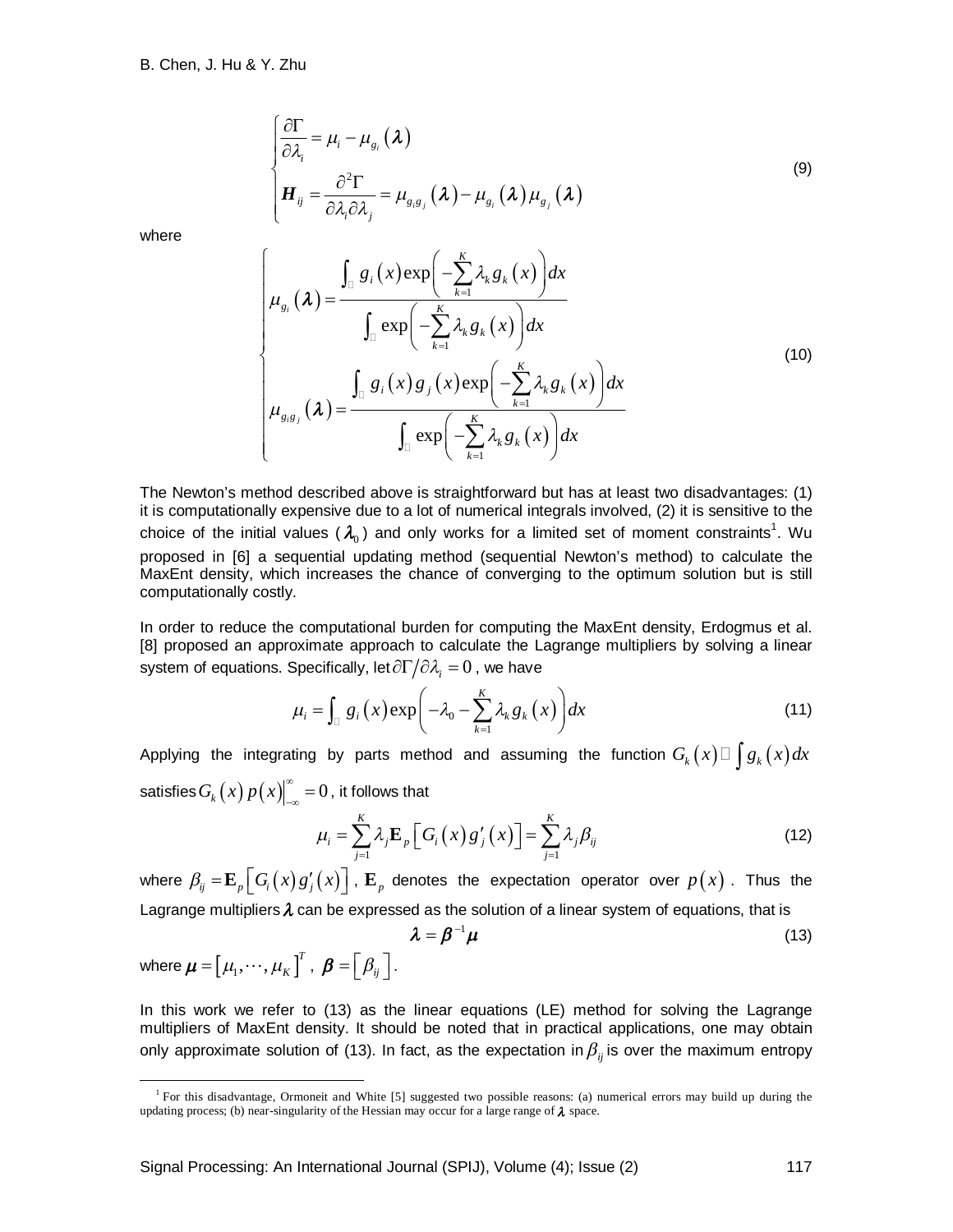distribution which is unknown (to be solved), we have to approximate it using the sample mean from actual data distribution:

$$
\hat{\beta}_{ij} = \frac{1}{L} \sum_{l=1}^{L} G_i(x_l) g'_j(x_l)
$$
\n(14)

Therefore, the LE method may produce a solution with less accuracy although it is very computationally simple.

Now we propose a more efficient hybrid method for computing the MaxEnt density, which combines the previous two methods (Newton's and the LE). Specifically, the hybrid method consists of two steps:

*Step 1*: use the simple LE method to calculate an approximate solution  $\tilde{\lambda}$  (  $\tilde{\lambda} = \hat{\beta}^{-1}\mu$  ) for the Lagrange multipliers  $\lambda$ .

*Step 2*: apply Newton's method to search a more accurate solution, with the estimated Lagrange multipliers  $\tilde{\lambda}$  as the initial values for iteration.

The obvious advantages of the proposed approach over previous methods are as follows:

(i) *More computationally efficient than the standard Newton's method:* As the estimated Lagrange multipliers are close to the optimum values, it takes only few (usually one or two) Newton iterations to reach the final solution.

(ii) *No choice of the initial values:* In the hybrid method, the initial values for Newton's iteration are not chosen randomly but instead, are calculated by the LE method. Then there is no problem such as sensitivity to the choice of the initial values and not converging to the optimum solution.

(iii) *More accurate than the LE method:* Due to the refinements by Newton's method, the new approach will produce more accurate solution than the simple LE method.

The hybrid algorithm can be interpreted as a Newton's method for computing the minimum crossentropy<sup>2</sup> (MinxEnt) density [2]. The MinxEnt density is obtained by minimizing the cross-entropy between  $p(x)$  and an a priori density  $q(x)$ , subject to the same moment constraints on  $p(x)$ . This yields the following optimization:

$$
\begin{cases}\n\min_{p} D_{KL} \left( p \| q \right) = \int_{\mathbb{D}} p(x) \log \left( \frac{p(x)}{q(x)} \right) dx \\
\text{s.t. } \begin{cases}\n\int_{\mathbb{D}} p(x) dx = 1 \\
\int_{\mathbb{D}} g_k(x) p(x) dx = \mu_k, & k = 1, 2, \dots, K\n\end{cases}\n\end{cases}
$$
\n(15)

where  $D_{\kappa L}$   $\left( p \Vert q \right)$  denotes the cross-entropy (or Kullback-Leibler information divergence, KLID). For the case in which the a priori distribution is a uniform distribution, the MinxEnt density will reduce to the MaxEnt density. The analytical solution for optimization (15) takes the form [2]

$$
p_{MinxEnt}\left(x\right) = q\left(x\right) \exp\left(-\overline{\lambda}_{0} - \sum_{k=1}^{K} \overline{\lambda}_{k} g_{k}\left(x\right)\right) \tag{16}
$$

If the a priori density  $q(x)$  is chosen as the MaxEnt density produced by the LE method, we have

$$
q(x) = \exp\left(-\tilde{\lambda}_0 - \sum_{k=1}^{K} \tilde{\lambda}_k g_k(x)\right)
$$
 (17)

 $\overline{a}$  $2$ <sup>2</sup> The cross-entropy is also named the Kullback entropy, relative entropy, discrimination information, directed divergence, or the Kullback-Leibler information divergence (KLID).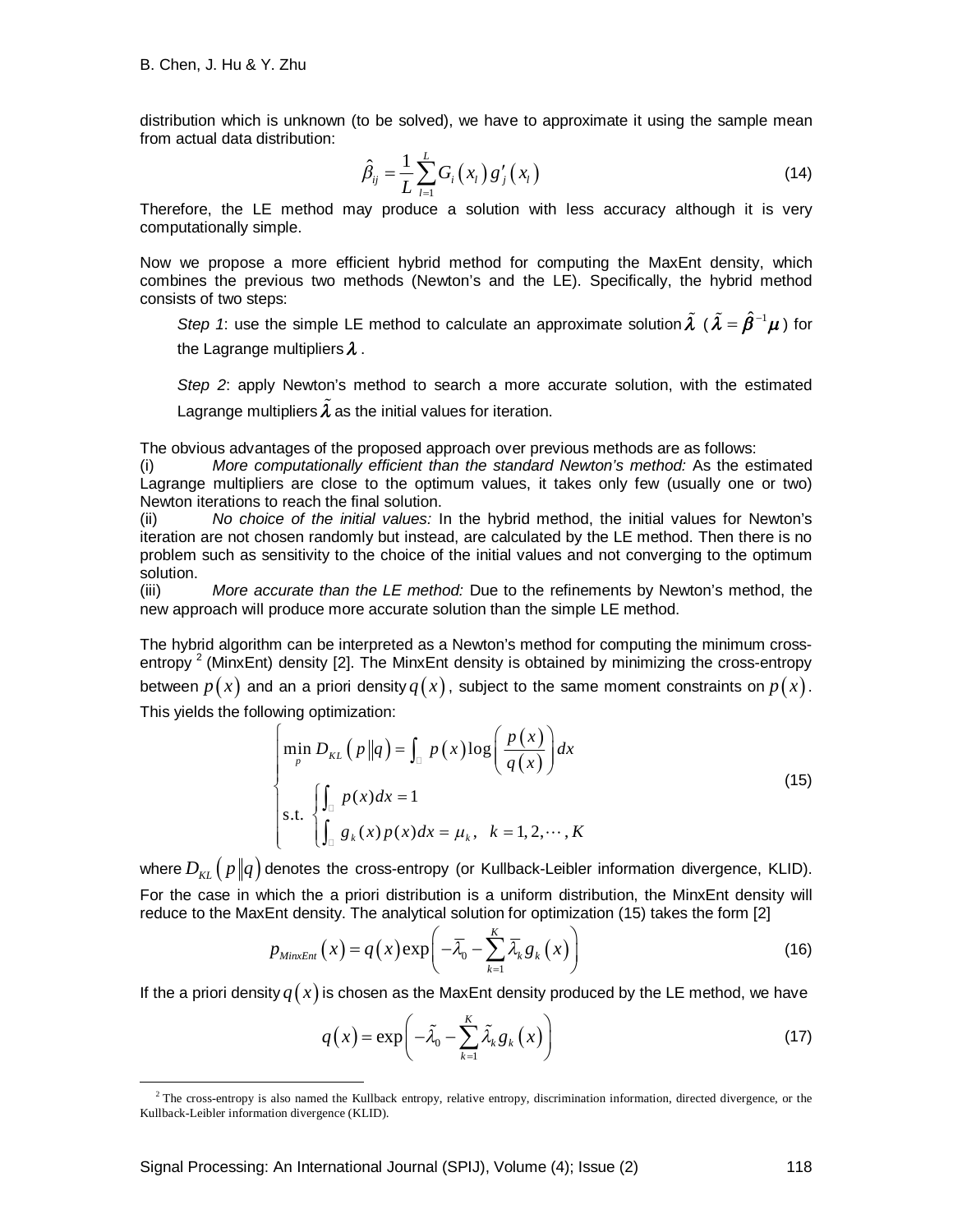where  $\tilde{\boldsymbol{\lambda}}=\hat{\boldsymbol{\beta}}^{-1}\boldsymbol{\mu}$  . And hence

$$
p_{MinxEnt}\left(x\right) = \exp\biggl(-\gamma_0 - \sum_{k=1}^K \gamma_k g_k\left(x\right)\biggr) \tag{18}
$$

where  $\gamma_i=\bar{\lambda_i}+\tilde{\lambda_i}$ ,  $i=0,1,\cdots,K$  . In this case, the parameters  $\{\gamma_i\}$  can be solved by Newton's method with initial values  $\pmb{\gamma}_0 = \pmb{\widetilde{\lambda}}$  , that is

$$
\gamma_{t+1} = \gamma_t - \boldsymbol{H}^{-1} \partial \Gamma'/\partial \gamma \ , \ \gamma_0 = \hat{\boldsymbol{\beta}}^{-1} \boldsymbol{\mu}
$$
 (19)

where  $\Gamma^\prime$  =  $\gamma_{_0}$ 1 *K k k k*  $\gamma_0 + \sum_{k} \gamma_k \mu_k$ =  $\Gamma' = \gamma_0 + \left(\sum_{k=1}^K \gamma_k \mu_k\right)$  is the dual objective function. This is actually the proposed hybrid

algorithm (i.e. Newton's method with initial values calculated by the LE method).

#### **4. NUMERICAL EXAMPLES**

This section presents numerical examples to demonstrate the efficiency of the hybrid algorithm for computing the MaxEnt density estimates. Consider the case in which the sample data is generated from a mixed-Gaussian distribution with two peaks located at  $\pm 1$ . Fig. 1 plots the empirical density (histogram) of 5000 samples generated.



**FIGURE 1:** Empirical density of data sample obtained from a mixed-Gaussian distribution with peaks located at  $\pm 1$  . .

From the sample, the first eight empirical power moments ( $g_k(x) = x^k, k = 1, 2, \dots, 8$ ) have been calculated, and used as the known constants,  $\mu_{\scriptscriptstyle{k}}$  , in computing the MaxEnt density. Fig. 2 illustrates a comparison among LE, Newton and hybrid (LE+Newton) algorithms. In Fig. 2, the number *N* stands for the total number of Newton iterations. The initial values of Newton's method are set as parameters of the standard Gaussian distribution (  $\lambda_{\text{0}} = \log \sqrt{2\pi}$  ,  $\lambda_{\text{2}} = 0.5$  ,  $\lambda_1 = \lambda_3 = \lambda_4 = \cdots = \lambda_8 = 0$ ). From Fig. 2, it is evident that the hybrid algorithm converges much faster than ordinary Newton's method and achieves better accuracy than LE method in density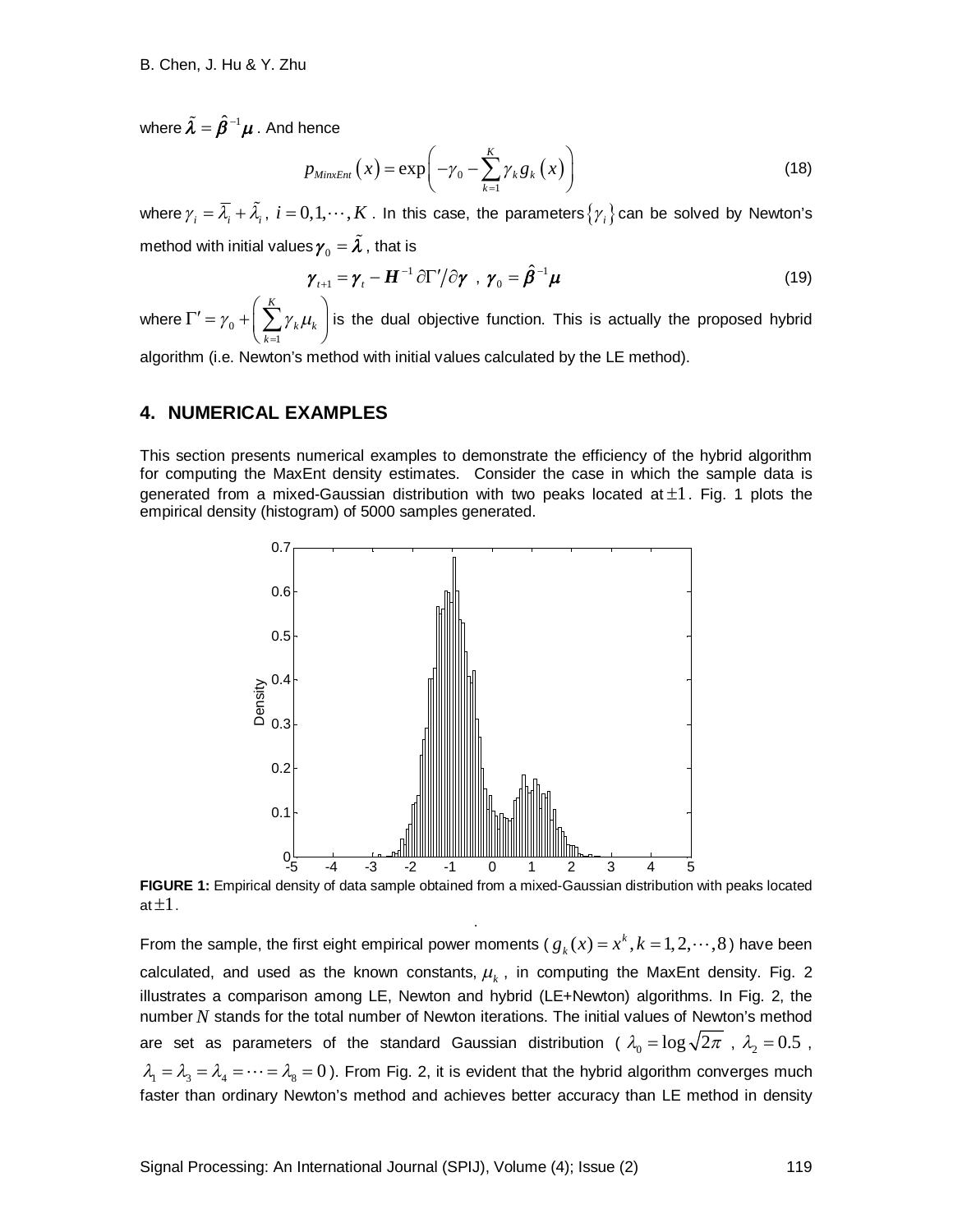estimation. Note that the hybrid algorithm takes just one Newton iteration to approach the final solution. To further compare the convergence performance between Newton's and hybrid methods, we plot in Fig. 3 the Kullback-Leibler information divergence (KLID) between the estimated and final MaxEnt density.



**FIGURE 2:** MaxEnt density estimates from the data reported in Fig.1.



**FIGURE 3:** Convergence performance of LE+Newton and standard Newton's method.

Consider another set of sample data which are generated from mixed-Gaussian distribution with peaks located at  $\pm 2$  (see Fig. 4 for the empirical density). In this case, Newton's method fails to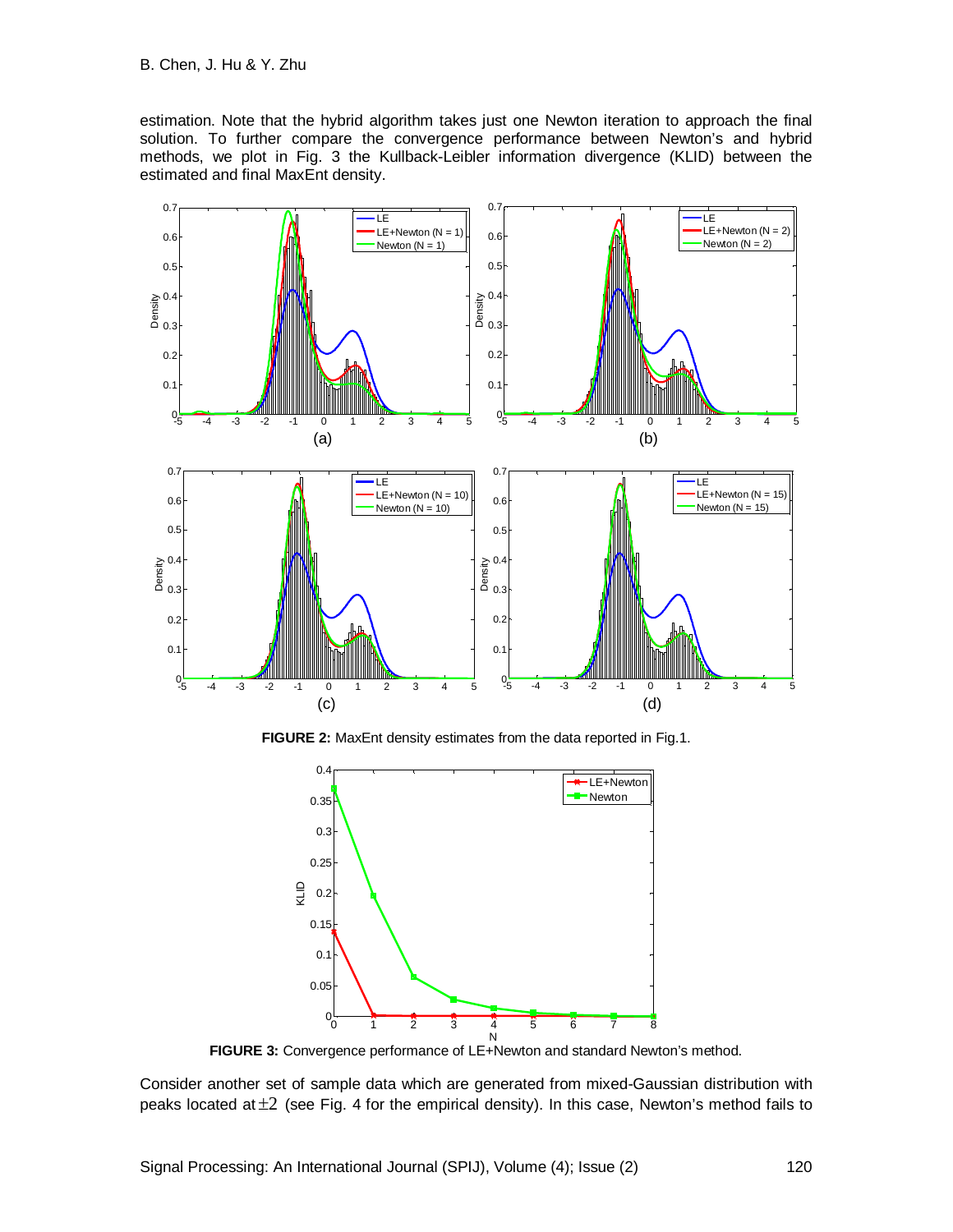converge. However, the LE and hybrid methods still work. As shown in Fig. 5, the hybrid algorithm takes only one Newton iteration to reach the final solution and again, achieves better results than LE method.



**FIGURE 4:** Empirical density of data sample obtained from a mixed-Gaussian distribution with peaks located at  $\pm 2$ .



**FIGURE 5:** MaxEnt density estimates from the data reported in Fig.4.

## **5. CONCLUSION**

A hybrid approach has been proposed to compute the MaxEnt density, which combines the linear equation (LE) method and Newton's method together. First, a rough solution is calculated by the simple LE method. Afterward, a more precise solution is obtained by Newton's method with the rough solution as starting values. The advantages of the proposed approach over standard Newton's method are: (i) increased computational efficiency (faster convergence), (ii) no need for the choice of initial values, (iii) higher numerical stability (converging to the optimum solution). The efficiency of the hybrid algorithm has been confirmed by numerical examples.

### **6. ACKNOWLEDGEMENTS**

This work was supported by the National Natural Science Foundation of China (No. 60904054), National Key Basic Research and Development Program (973) of China (No. 2009CB724205), and China Postdoctoral Science Foundation Funded Project (20080440384).